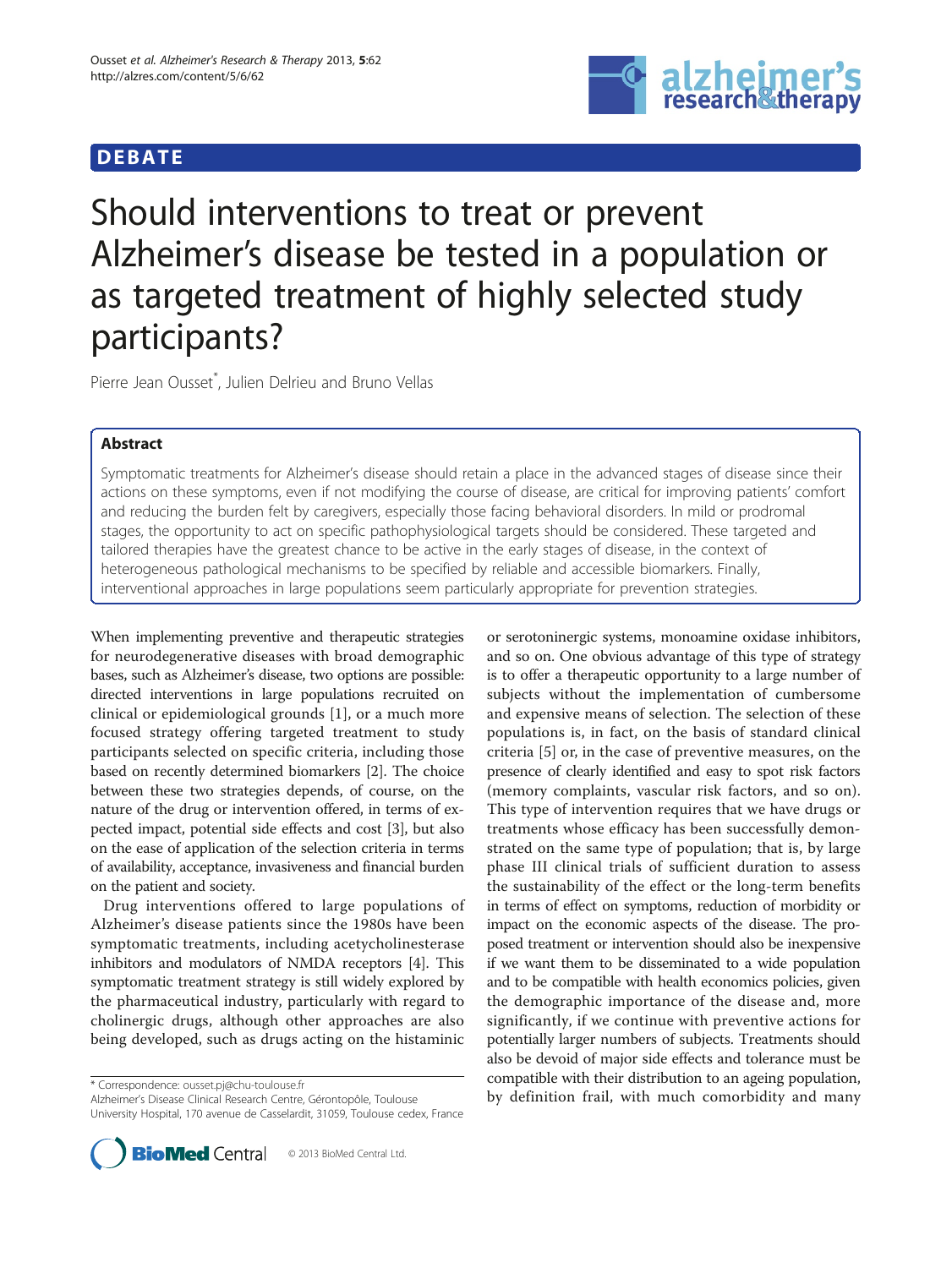<span id="page-1-0"></span>associated medications. The disadvantages of this approach are the exact corollary of the arguments for its ease of implementation. Recruitment on the basis of clinical criteria, only applicable in large populations, induces diagnostic uncertainty inherent to their low specificity, especially in the early stages of the disease. Thus, we have seen recently in a phase III study testing the efficacy of monoclonal antibodies that, even when selected in expert centers, a significant number of patients showed no evidence of the pathophysiological mechanism of the disease, as assessed by amyloid imaging [[6,7](#page-2-0)]. This uncertainty makes risky the proposal of a treatment specifically directed to a supposed process, and limits this strategy to symptoms of more general determinism or to prevention through action on risk factors acting on a common pathway. Finally, there remains the question of the clinical effectiveness of the intervention and the size of the desired effect. This has given rise to a debate, not yet fully resolved, on the currently available symptomatic treatments. Lessons from epidemiology lead us to believe that this type of strategy is more suited to prevention through potentially significant impacts of even small effect size [\[8](#page-2-0)].

The second option of providing a targeted drug intervention in highly selected subjects has shown efficacy in other major disease areas. In the field of oncology, the development of tailored therapies, developed in a proactive and extensive research effort, has led to major advances in the treatment and prognosis of certain cancers. In the field of Alzheimer's disease, this approach concerns essentially the pathophysiological medications currently under investigation. Anti-amyloid (for example, immunotherapy with monoclonal antibodies), inhibition of γ- and β-secretases, or drugs acting on the metabolism of tau are therapies targeted to a specific point of impact identified by recent

advances in basic research. If the pathophysiological hypothesis is correct, these targeted strategies can be particularly effective provided that the patient's pathology is well connected to the target process, with evidence provided by the presence of a validated biomarker. These interventions are thus inextricably linked to the application of available biomarkers, protein assays in cerebrospinal fluid and amyloid imaging [\[9](#page-2-0)]. The advantage of this type of therapeutic strategy is to provide the best chance of success by using a drug directed at a known causative target in a given patient. Recent large therapeutic trials on antibodies have shown that these drugs, when applied to large populations, show generally insignificant efficacy but with encouraging results in well identified subpopulations, especially in the early stages of disease [[10](#page-2-0)]. The disadvantage of this approach is the difficulty in obtaining samples for determining biomarker presence in practice because of the acceptability of methods of extraction (especially lumbar puncture) and cost (for example, amyloid imaging) [\[11\]](#page-2-0). The investment required for the recruitment of subjects must be carefully weighed against the expected therapeutic effect and potential side effects of proposed treatments [[12,13\]](#page-2-0). The development of new biomarkers or improvement of existing techniques together with standardization of measurements should facilitate this process [\[14\]](#page-2-0). As this strategy is reserved, by definition, to limited populations, it is questionable in terms of pharmacoeconomics and, if proven effective, must be assessed in thorough studies. In addition, the selection of study participants for these procedures requires a significant change in the attitude of the general population with regard to Alzheimer's disease and therapeutic innovation. Today we see the difficulties of recruiting for clinical trials involving new therapeutic approaches and requiring complex examinations for selection and safety. The proactivity

| Drug/intervention                           | <b>Population</b>                                                                                                                                | Selected volunteers                                                                                                                                                          |
|---------------------------------------------|--------------------------------------------------------------------------------------------------------------------------------------------------|------------------------------------------------------------------------------------------------------------------------------------------------------------------------------|
| Advantages                                  | Large number of treated subjects                                                                                                                 | Targeted intervention                                                                                                                                                        |
|                                             | Easier to identify (no biomarker required)                                                                                                       | Evidenced pathophysiological mechanisms (biomarkers)                                                                                                                         |
|                                             |                                                                                                                                                  | Larger benefit at the individual level                                                                                                                                       |
| Disadvantages                               | Cost of intervention (necessity of large intervention<br>in terms of subject number and duration to obtain<br>a benefit at the population level) | Limited number of subjects                                                                                                                                                   |
|                                             | Frail population                                                                                                                                 | Necessity of biomarkers (availability, acceptability, standardization)                                                                                                       |
|                                             | Diagnostic uncertainty                                                                                                                           | Cost of biomarkers (for example, amyloid imaging)                                                                                                                            |
|                                             | Variability of size effect                                                                                                                       | Strength of evidence is highly dependent on the validity<br>of pathophysiological hypothesis                                                                                 |
| Proposal for future<br>treatment strategies | Symptomatic treatments for clinical (mild to severe)<br>stages of Alzheimer's disease                                                            | Tailored intervention for prodromal and very mild<br>Alzheimer's disease                                                                                                     |
|                                             | Prevention (multidomain intervention)                                                                                                            | This kind of targeted prevention study using expensive<br>treatment interventions and outcome measures could serve<br>as proof of concept to stimulate cheaper interventions |
|                                             | Biomarkers could be considered as outcome for evaluating<br>the impact on disease-relevant pathophysiology                                       |                                                                                                                                                                              |

Table 1 Treatment strategies in Alzheimer's disease